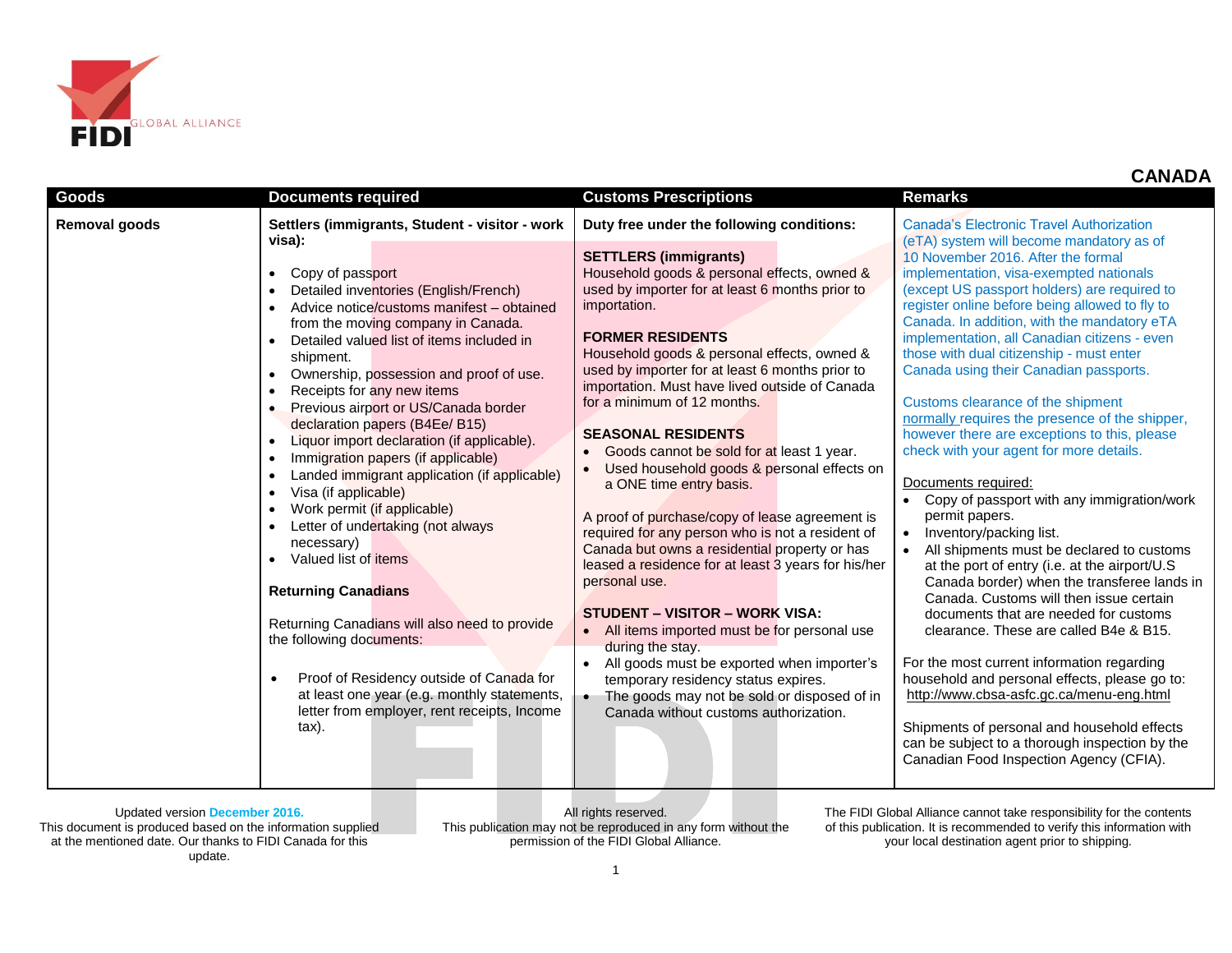

| <b>CANADA</b> |
|---------------|
|---------------|

| <b>Goods</b>               | <b>Documents required</b>                                                                                                                                                                                                                                                                                                                                                          | <b>Customs Prescriptions</b>                                                                                 | <b>Remarks</b>                                                                                                                                                                                                                                                                                                                                                                                                                                                 |
|----------------------------|------------------------------------------------------------------------------------------------------------------------------------------------------------------------------------------------------------------------------------------------------------------------------------------------------------------------------------------------------------------------------------|--------------------------------------------------------------------------------------------------------------|----------------------------------------------------------------------------------------------------------------------------------------------------------------------------------------------------------------------------------------------------------------------------------------------------------------------------------------------------------------------------------------------------------------------------------------------------------------|
|                            | <b>Seasonal Residents:</b>                                                                                                                                                                                                                                                                                                                                                         |                                                                                                              | We do not recommend that you include any                                                                                                                                                                                                                                                                                                                                                                                                                       |
|                            | Passport for all family members.<br>$\bullet$<br>Detailed list of all items in English/French.<br>Copy of the deed to the property or copy of<br>$\bullet$<br>sales agreement for the property.                                                                                                                                                                                    |                                                                                                              | food items.<br>Any single item of personal or household effects,<br>including automobiles, that were acquired after<br>March 31, 1977, and are valued at more than<br>\$10,000 are subject to regular duty and taxes on<br>the excess amount.<br><b>Prohibited Items:</b><br>Baby walkers.<br>$\bullet$<br>Infant self-feeding devices.<br>$\bullet$<br>Jequirity Beans.<br>Lawn Dart with elongated tips.<br>Relight candles.<br>Yo-Yo Balls with long cords. |
| <b>Diplomats' removals</b> | Obligation for privilege to be lodged by the<br>Canadian Ministry of External Affairs.<br>Passport, inventory, arrival notice.                                                                                                                                                                                                                                                     | Duty free entry.                                                                                             |                                                                                                                                                                                                                                                                                                                                                                                                                                                                |
| <b>Wedding trousseaux</b>  | Inventory in English or French, Marriage<br>certificate.                                                                                                                                                                                                                                                                                                                           | Duty free entry.                                                                                             |                                                                                                                                                                                                                                                                                                                                                                                                                                                                |
| Inheritance                | Personal identification.<br>$\bullet$<br>A detailed list of all items (English/French)<br>$\bullet$<br>including values in Canadian dollars.<br>Advice Notice obtained from the moving<br>company.<br>Copy of the Death Certificate, copy of the<br>will or a letter from the Executor of the<br>Estate stating you are a beneficiary.<br>A signed statement from the donor giving | Duty free entry if the imported items have been<br>owned and used for at least six months prior to<br>entry. |                                                                                                                                                                                                                                                                                                                                                                                                                                                                |

This document is produced based on the information supplied at the mentioned date. Our thanks to FIDI Canada for this update.

All rights reserved. This publication may not be reproduced in any form without the permission of the FIDI Global Alliance.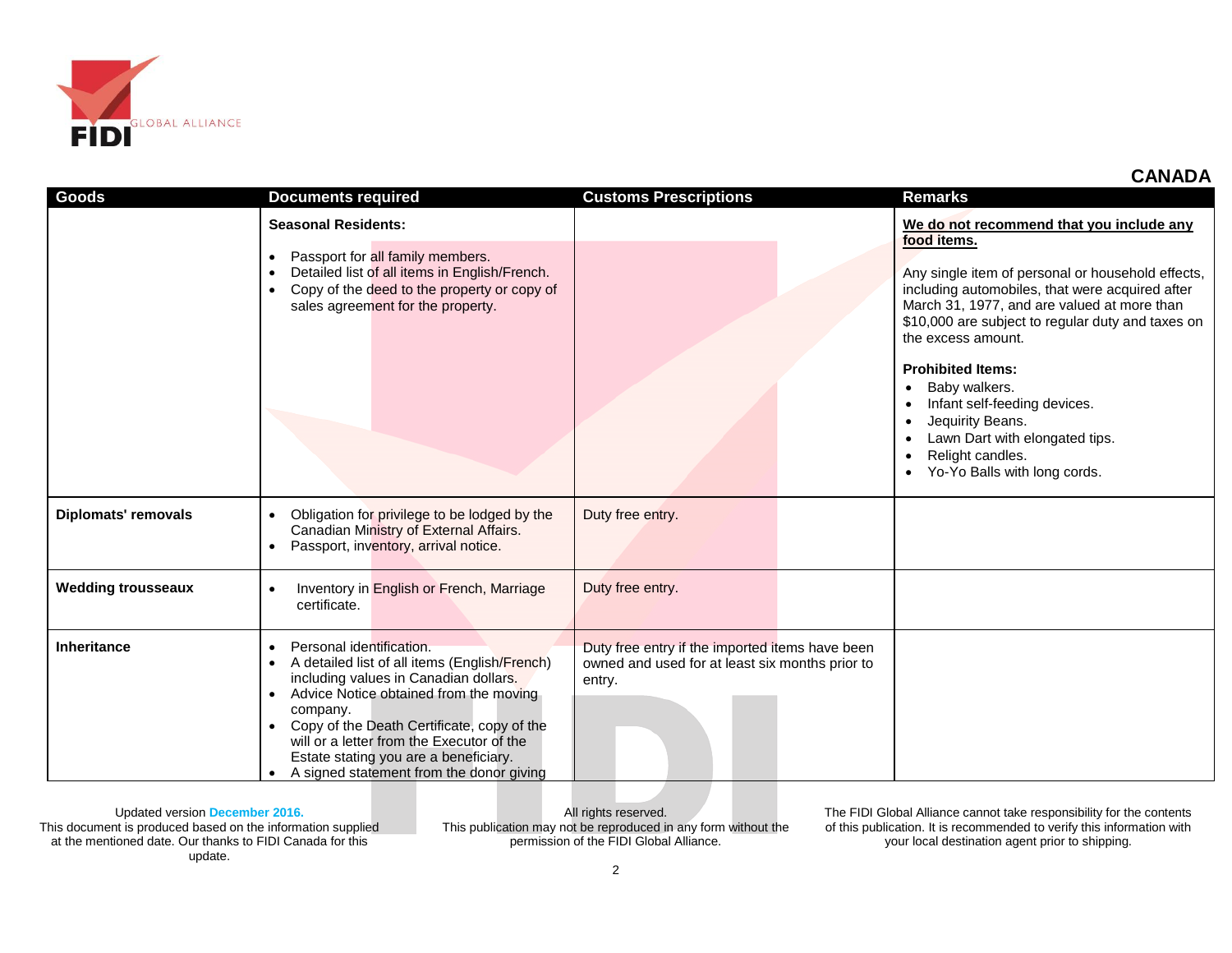

| השמות                                                        |                                                                                                                                                                                                                                                                                                                                                                                                                                                                                                           |                                                                                                                                                                                                                                                                                                                                                                                                                                                                                                                                                                                                               |                                                                                                                                                                                                                                                                                                                                                                                                                                           |
|--------------------------------------------------------------|-----------------------------------------------------------------------------------------------------------------------------------------------------------------------------------------------------------------------------------------------------------------------------------------------------------------------------------------------------------------------------------------------------------------------------------------------------------------------------------------------------------|---------------------------------------------------------------------------------------------------------------------------------------------------------------------------------------------------------------------------------------------------------------------------------------------------------------------------------------------------------------------------------------------------------------------------------------------------------------------------------------------------------------------------------------------------------------------------------------------------------------|-------------------------------------------------------------------------------------------------------------------------------------------------------------------------------------------------------------------------------------------------------------------------------------------------------------------------------------------------------------------------------------------------------------------------------------------|
| <b>Goods</b>                                                 | <b>Documents required</b>                                                                                                                                                                                                                                                                                                                                                                                                                                                                                 | <b>Customs Prescriptions</b>                                                                                                                                                                                                                                                                                                                                                                                                                                                                                                                                                                                  | <b>Remarks</b>                                                                                                                                                                                                                                                                                                                                                                                                                            |
|                                                              | reason for the gift or a statement from the<br>Executor of the Estate. (Gifts could be<br>subject to import duties and taxes).                                                                                                                                                                                                                                                                                                                                                                            |                                                                                                                                                                                                                                                                                                                                                                                                                                                                                                                                                                                                               |                                                                                                                                                                                                                                                                                                                                                                                                                                           |
| New furniture, household<br>items, presents and<br>souvenirs |                                                                                                                                                                                                                                                                                                                                                                                                                                                                                                           | <b>SETTLERS &amp; IMMIGRANTS.</b><br>New furniture and household furniture are liable<br>to payment of customs duties if they have not<br>been in the owner's previous use prior to their<br>arrival to Canada.                                                                                                                                                                                                                                                                                                                                                                                               | Canada Customs require invoices and inventory<br>of new goods.<br>If duty and taxes are paid at time of import, the<br>goods may be sold at any time. If the goods are<br>brought in and no duty or taxes are paid, then<br>they cannot be disposed of within one year of<br>import.                                                                                                                                                      |
| <b>Works of art, Antiques</b>                                | No documents required if part of household<br>effects. Proof of age will be required if item is<br>over 100 years old.                                                                                                                                                                                                                                                                                                                                                                                    | Duty free entry if:<br>• Works of art are forming part of a bona fide<br>household removal<br>Articles are over 100 years old.<br>$\bullet$<br>Are not for sale or other disposal.                                                                                                                                                                                                                                                                                                                                                                                                                            | Antiques and works or art imported into Canada<br>for resale, are subject to different regulations.                                                                                                                                                                                                                                                                                                                                       |
| <b>Motor vehicles</b>                                        | Passport.<br>$\bullet$<br>Proof of ownership and previous registration<br>$\bullet$<br>Insurance documents to be presented at<br>$\bullet$<br>time of clearing.<br>The car must comply to Canadian<br>Standards<br>All vehicles will be inspected by the<br>Canadian Agricultural Inspection Agency<br>upon arrival into Canada.<br>If on a work visa, then the rules for importing a<br>car are more relaxed. The vehicle will be<br>imported on a temporary basis for the duration<br>of the work visa. | Motor vehicles imported into Canada cannot be<br>licensed in Canada unless they have been<br>cleared through Canada Customs. Used or<br>second-hand vehicles are generally prohibited<br>from importation into Canada. However, there<br>are some exceptions to these rules, please be<br>aware of the laws governing vehicle importation<br>to avoid delays and difficulties:<br>- Duty of 6.1% applies to vehicles manufactured<br>outside of Canada, USA and Mexico;<br>- Vehicles with air conditioning incur an Excise<br>Tax of \$100;<br>- Different tax rates apply based on destination<br>province. | Shippers with cars still have to attend Customs<br>in person.<br>Should you require more detailed information,<br>please contact: Transport Canada Vehicle<br>Importation 13 <sup>th</sup> Floor Canada building, 344<br>Slater Street, Ottawa, Ontario, K1A 0N5 -<br>Canada 1-613-998-8616.<br>For more details on importing a Vehicle into<br>Canada, please go to:<br>http://www.cbsa-<br>asfc.gc.ca/publications/pub/bsf5048-eng.html |

This document is produced based on the information supplied at the mentioned date. Our thanks to FIDI Canada for this update.

All rights reserved. This publication may not be reproduced in any form without the permission of the FIDI Global Alliance.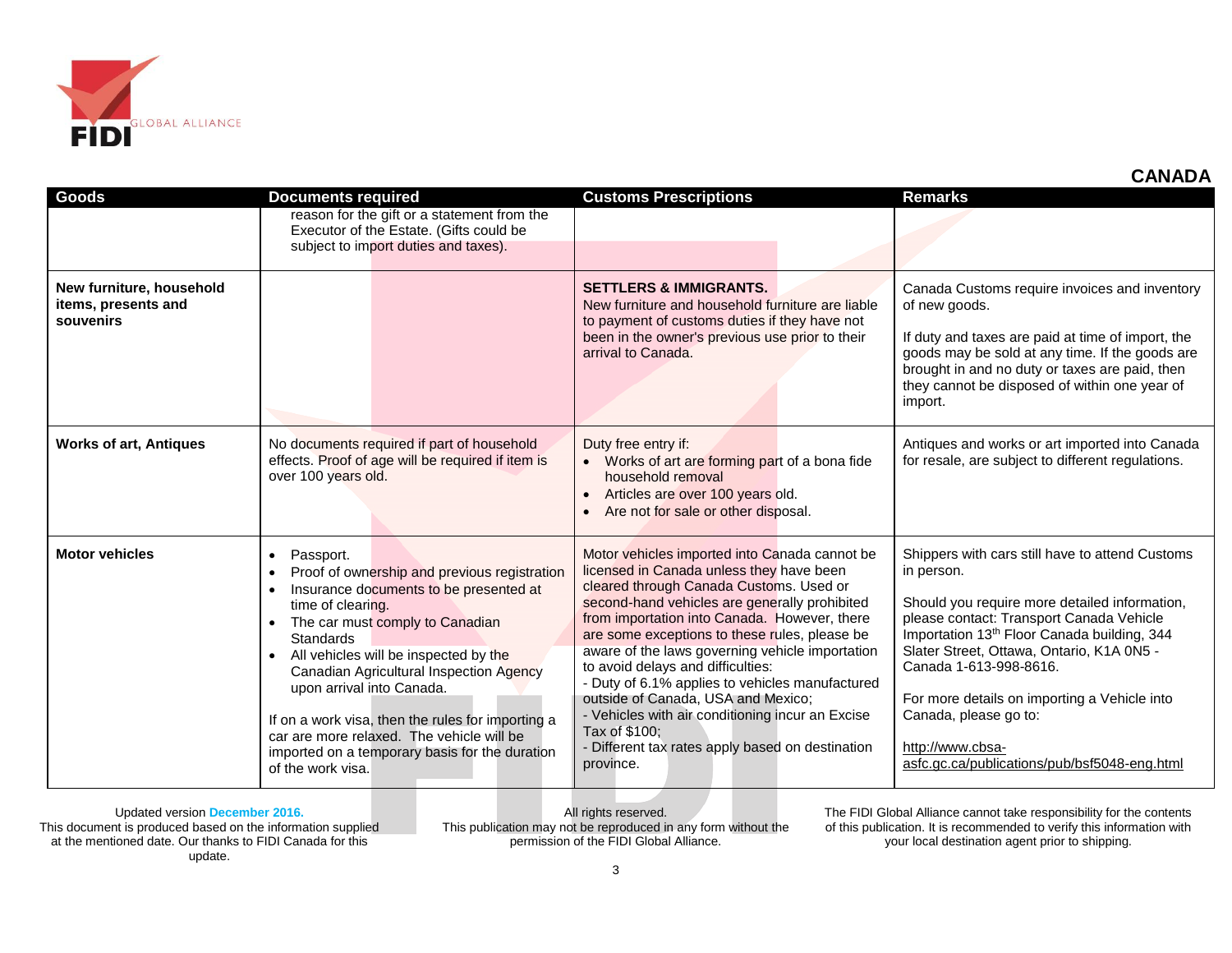

| Goods                                   | <b>Documents required</b>                                                                                                                                                        | <b>Customs Prescriptions</b>                                                                                                                                                                                                                                                                          | <b>Remarks</b>                                                                                                                                                                                                                                                                                               |
|-----------------------------------------|----------------------------------------------------------------------------------------------------------------------------------------------------------------------------------|-------------------------------------------------------------------------------------------------------------------------------------------------------------------------------------------------------------------------------------------------------------------------------------------------------|--------------------------------------------------------------------------------------------------------------------------------------------------------------------------------------------------------------------------------------------------------------------------------------------------------------|
|                                         | When your work visa expires or you obtain<br>permanent residence, the vehicle will need to<br>be re-exported.                                                                    | Canadian citizens/permanent residences<br>importing vehicles must have owned, possessed<br>and used the vehicle for at least 6 months prior<br>to import, if they have been away from Canada<br>for less than 5 years. If away for more than 5<br>years, then the 6 month possession clause<br>drops. |                                                                                                                                                                                                                                                                                                              |
| <b>Liquor and cigarettes</b>            | Alcohol is allowed into Canada. Duty and tax<br>will apply. Each province has its own process<br>for importation. Please check with your local<br>destination agent for details. | Duties are payable.<br>Diplomats are advised to check with their local<br>embassy and destination agent regarding the<br>importation regulations for alcohol.                                                                                                                                         | Duties will be assessed against valuations<br>calculated by the Provincial Liquor Board levies<br>and Canada Customs tariff.<br>In excess of the allowance a permit is required<br>prior to importation from the Provincial Liquor<br>Board where the liquor is to be imported.                              |
| <b>Firearms</b>                         | Detailed list (serial no, - type/calibre - model<br>- brand).<br>Copies of licenses.                                                                                             | All firearms coming into Canada are taken for<br>detailed inspection and could be refused entry.<br>You must declare all weapons and firearms at<br>the CBSA port of entry when you enter Canada.<br>If not, you could face prosecution and the<br>goods may be seized.                               | Do not ship firearms - check with Canadian<br>Firearms Centre, Ottawa first. In most cases an<br>import-export license must be obtained before<br>transport. When shipping firearms load them last<br>in the container, and/or advise their location in<br>the lift van. Remove firing pins before shipping. |
| <b>Hunting trophies</b>                 |                                                                                                                                                                                  | Restrictions to import apply.                                                                                                                                                                                                                                                                         | Subject to inspection before Customs clearing.                                                                                                                                                                                                                                                               |
| Narcotics, drugs,<br><b>incitements</b> |                                                                                                                                                                                  | Importation prohibited.                                                                                                                                                                                                                                                                               | Please advise your customers that the Canadian<br>Government has a policy of random checks for<br>drugs, which results in the possibility of extra<br>charges.                                                                                                                                               |

This document is produced based on the information supplied at the mentioned date. Our thanks to FIDI Canada for this update.

All rights reserved. This publication may not be reproduced in any form without the permission of the FIDI Global Alliance.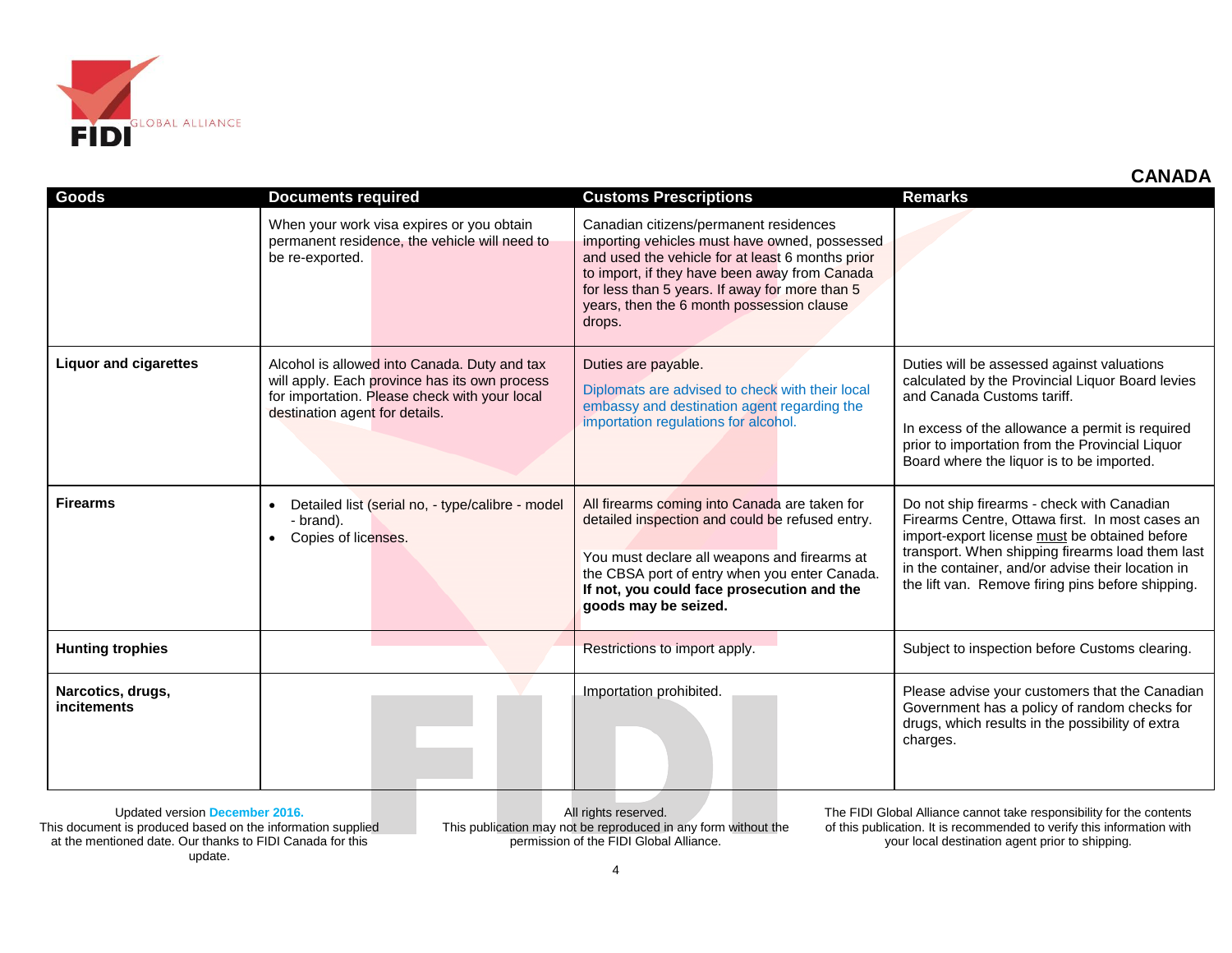

| Goods                     | <b>Documents required</b>                                                                                                                                              | <b>Customs Prescriptions</b>                                                                                                                                                                                                                                | <b>Remarks</b>                                                                                                                                                                                  |
|---------------------------|------------------------------------------------------------------------------------------------------------------------------------------------------------------------|-------------------------------------------------------------------------------------------------------------------------------------------------------------------------------------------------------------------------------------------------------------|-------------------------------------------------------------------------------------------------------------------------------------------------------------------------------------------------|
| <b>Plants</b>             | Import Permit.                                                                                                                                                         | Prohibited.<br>Plants, also the earth, sand or other substance<br>in which they are packed, are potential carriers<br>of pests or diseases. Recognised" house plants"<br>from the USA for indoor use may be permitted.                                      | If allowed Import Permit from C.F.I.A. must be<br>obtained in advance.                                                                                                                          |
| <b>Pets</b>               | Vaccination certificate (unless pet is<br>imported from a rabies-free country)<br>Veterinary health certificate confirming the<br>$\bullet$<br>pet is free of disease. | Whether it concerns cats, dogs or any other kind<br>of pets, it is advisable to check in advance.                                                                                                                                                           | Check with: Animal Health Division, Agriculture<br>Canada, Ottawa, Ontario KIA OY9.<br>See www.inspection.gc.ca for more details.                                                               |
| Meat and meat by-products |                                                                                                                                                                        | Strong restrictions to import apply.                                                                                                                                                                                                                        | Should not be brought into Canada - please visit<br>the website http://www.cbsa-asfc.gc.ca.<br>If brought in shipment will be inspected and<br>extra charges will be applicable for inspection. |
| <b>Prohibited Items</b>   |                                                                                                                                                                        | Several Customer Products are prohibited:<br><b>Baby Walkers</b><br><b>Balloon Blowing Kits</b><br><b>Infant Self-Feeding Devices</b><br><b>Jequirity Beans</b><br>Lawn Darts with Elongated Tips<br><b>Relight Candles</b><br>Yo-Yo Balls with long cords. | More info: http://www.hc-sc.gc.ca/cps-<br>spc/pubs/cons/consumer_prod-consommation-<br>eng.php#a12.                                                                                             |
|                           |                                                                                                                                                                        |                                                                                                                                                                                                                                                             |                                                                                                                                                                                                 |

This document is produced based on the information supplied at the mentioned date. Our thanks to FIDI Canada for this update.

All rights reserved. This publication may not be reproduced in any form without the permission of the FIDI Global Alliance.